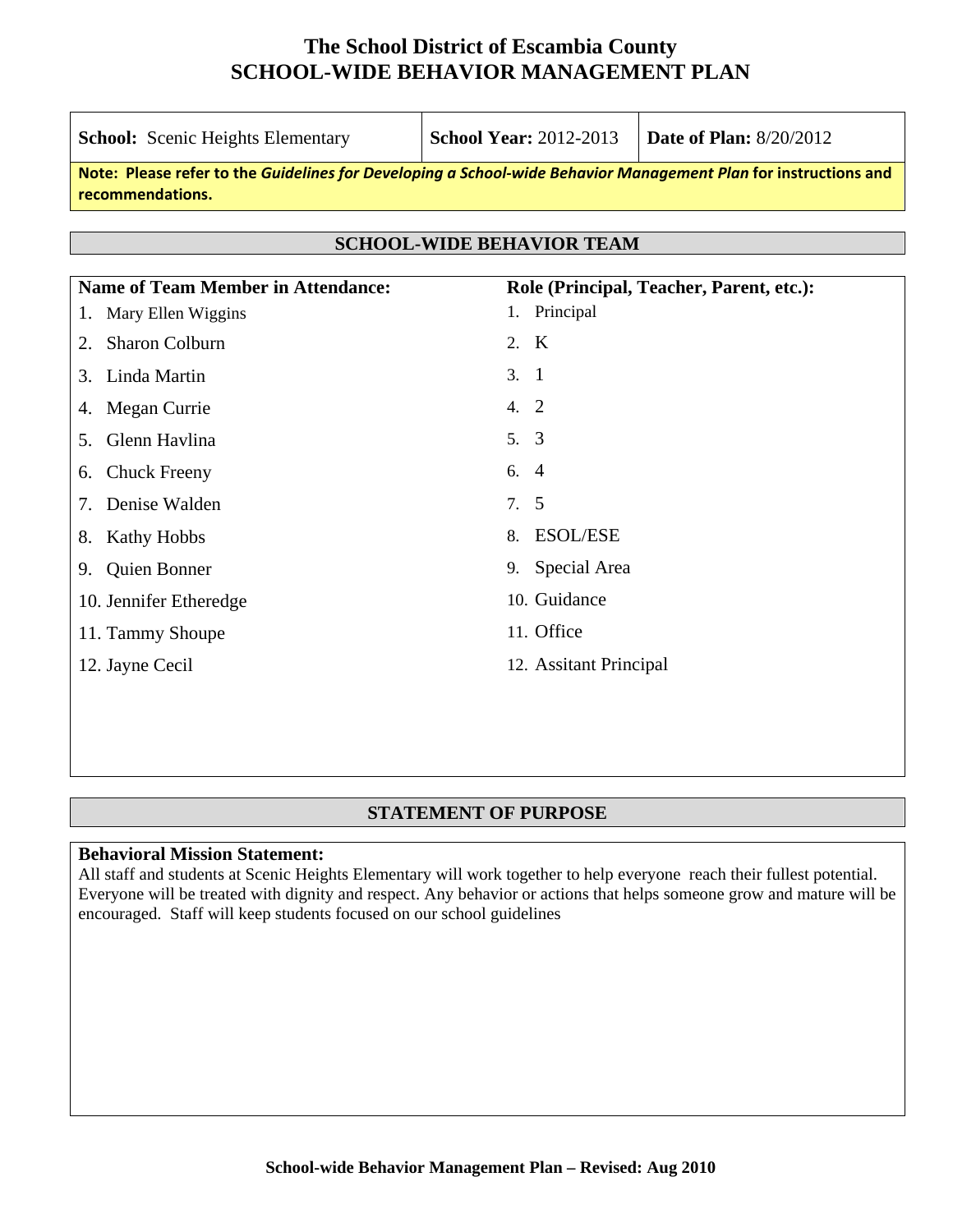### **BASELINE DATA**

### **PREVIOUS SCHOOL YEAR** 2011 - 2012

| <b>Office Discipline Referrals (ODR)</b>                                         |      |  |  |  |
|----------------------------------------------------------------------------------|------|--|--|--|
| Number of Office Discipline<br>Referrals (ODR)                                   | 65   |  |  |  |
| Average ODR per Student<br>$(\text{\# ODR} \div \text{\# of students enrolled})$ | 2%   |  |  |  |
| Number of Students with ODR                                                      | 52   |  |  |  |
| <b>Attendance</b>                                                                |      |  |  |  |
| <b>Average Daily Attendance</b>                                                  | 95.7 |  |  |  |
| Excused Tardies (Elem)                                                           |      |  |  |  |
| Unexcused Tardies (Elem)                                                         |      |  |  |  |
| Excused Early Check-outs (Elem)                                                  |      |  |  |  |
| Unexcused Early Check-outs (Elem)                                                |      |  |  |  |

| <b>Out-of-School Suspensions (OSS)</b>                                                          |      |  |  |  |
|-------------------------------------------------------------------------------------------------|------|--|--|--|
| Number of Incidents of<br>Out-of-School Suspension (OSS)                                        | 11   |  |  |  |
| Average OSS per Student<br>$(\text{\#} \text{OSS} \div \text{\#} \text{ of students enrolled})$ | .3%  |  |  |  |
| Number of Students with OSS                                                                     | 11   |  |  |  |
| <b>In-School Suspensions (ISS)</b>                                                              |      |  |  |  |
| Number of Incidents of<br>In-School Suspension (ISS)                                            | 25   |  |  |  |
| Average ISS per Student<br>$(\# ISS \div \# of students enrolled)$                              | .45% |  |  |  |
| Number of Students with ISS                                                                     | 24   |  |  |  |
| <b>Bullying Prevention</b>                                                                      |      |  |  |  |
| <b>Percent of Students Trained</b>                                                              | 100% |  |  |  |
| Percent of Staff Trained                                                                        | 100% |  |  |  |

### **ADDITIONAL DATA AND OUTCOMES**

**What other data or outcomes will your school use for continuous monitoring of your school-wide behavior management plan (e.g., academic data, faculty attendance, school surveys, training, ESE referrals, etc.)? The outcomes may also include various ways of analyzing school-wide behavioral data as outlined in the** *School-wide Behavioral Data Guide* **(e.g., referrals/suspensions by grade level, location, problem behavior, time of day, student, class, etc.).**

Scenic Heights would like to decrease the number of tardy and early check-outs. We will use Raptor to monitor both areas. Reports will be run weekly and reviewed by administration. Classes and individual students will be recognized for their" on time and staying in school all day" successes. Mrs. Wiggins will recognize on the morning news, website, and newletters.

Bulldogs Don't Bully and Drops in the Bucket were used last year by our Guidance Counselor. Teachers have requested that the programs continue with added support via morning news remninders. In addition, Mrs. Etheredge works with individuals and small groups on positive behaviors in social situations.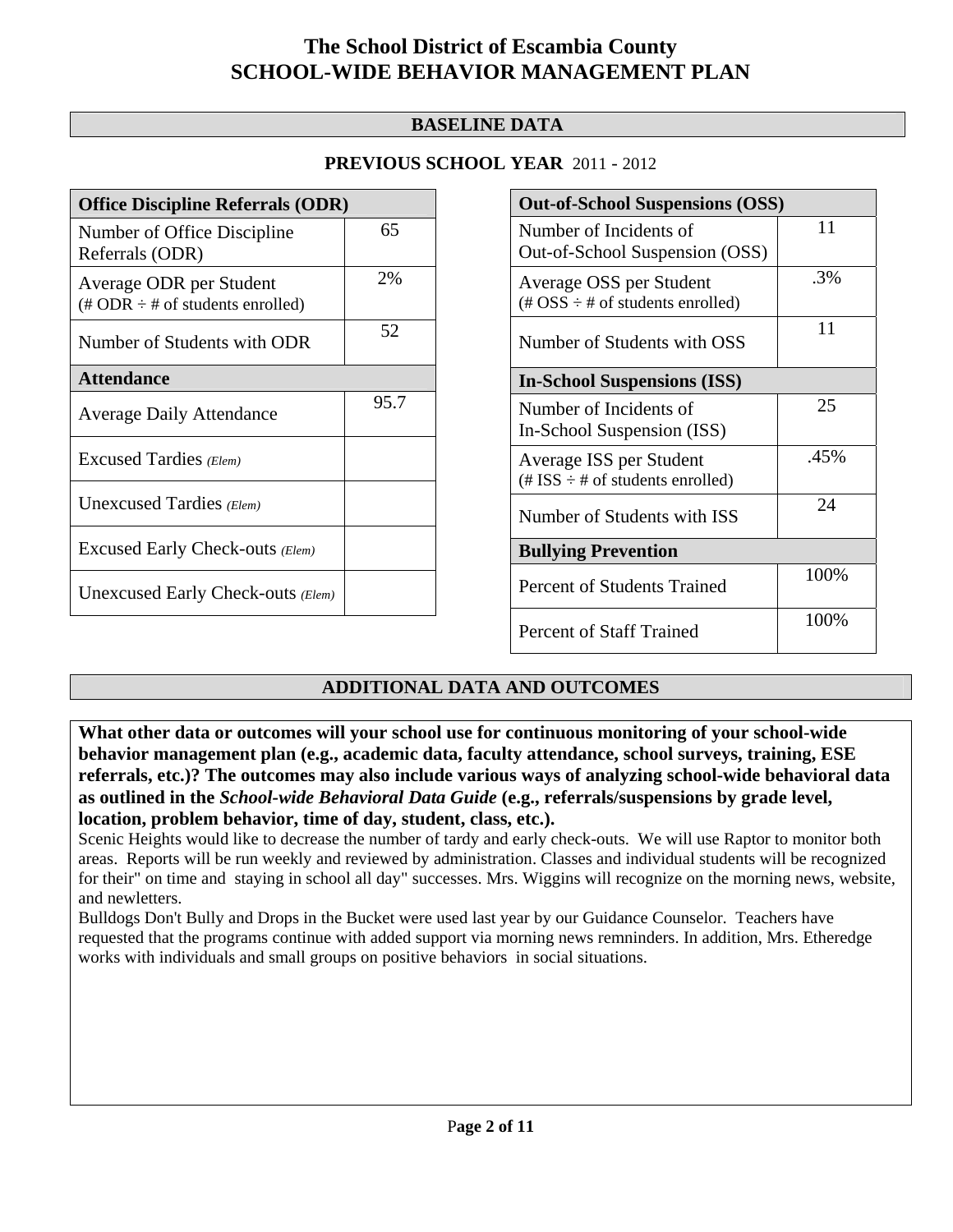#### **SCHOOL-WIDE BEHAVIORAL GOALS**

#### **1. Out-of-school suspension**

We will monitor classroom behaviors, out of class timeouts and afterschool detentions. In addition, we support the Bulldogs Don't Bully Program which helps lower the number of OSS. The Guidance Counselor and 4th/5th grade students provide PSAs, through our Morning News, informing students of ways to help Bully Proof our school. Students continue to receive "bones" for following our "Guidelines for Success"

#### **2. Attendance**

We began using Raptor last year to help accurately collect tardy and early checkout data. We will monitor attendance via TERMS and Focus. Parent Attendance Meetings will be scheduled to share the amount of learning time the students miss due to tardies/early checkouts. We will continue the Leader of the Pack Stickers, certificates, ribbons and medals.

#### **3. Bullying**

We will continue our "Bulldogs Don't Bully" and "Drops in the Buckets" programs. Class lessons and PSAs (presented by the Student Council) will continue on a consistent basis. Our technology coordinator will create a presentation to display during lunch of Bully-Proofing tips. Students are learning strategies to combat bullying and help victims.

#### **4. Office Discipline Referrals**

Students recite the "Guidelines for Success" each morning during the Morning News. Teachers continue to reteach and practice campus procedures. The "Talk Light" in the cafeteria assist duty personnel with noise levels, allowing them to better monitor other behaviors. The TV monitor in the cafeteria will incorporate short video clips and loops encouraging appropriate behaviors, as well as acknowledging Special Area awards

#### **5. Tardies (Elementary – see attached plan) or Other School-wide Behavior Goal**

**6. Early Check-Outs (Elementary – see attached plan) or Other School-wide Behavior Goal** 

#### **7. Other School-wide Behavior Goal**

Bus Drivers and administrators continue to discuss discipline procedures and Bulldog Bus Safety. The drivers have "Caught Being Good Bones" to present to children who follow the rules consistently. Four bus duty teachers are assigned to a bus to help monitor behavior and pass out "bones".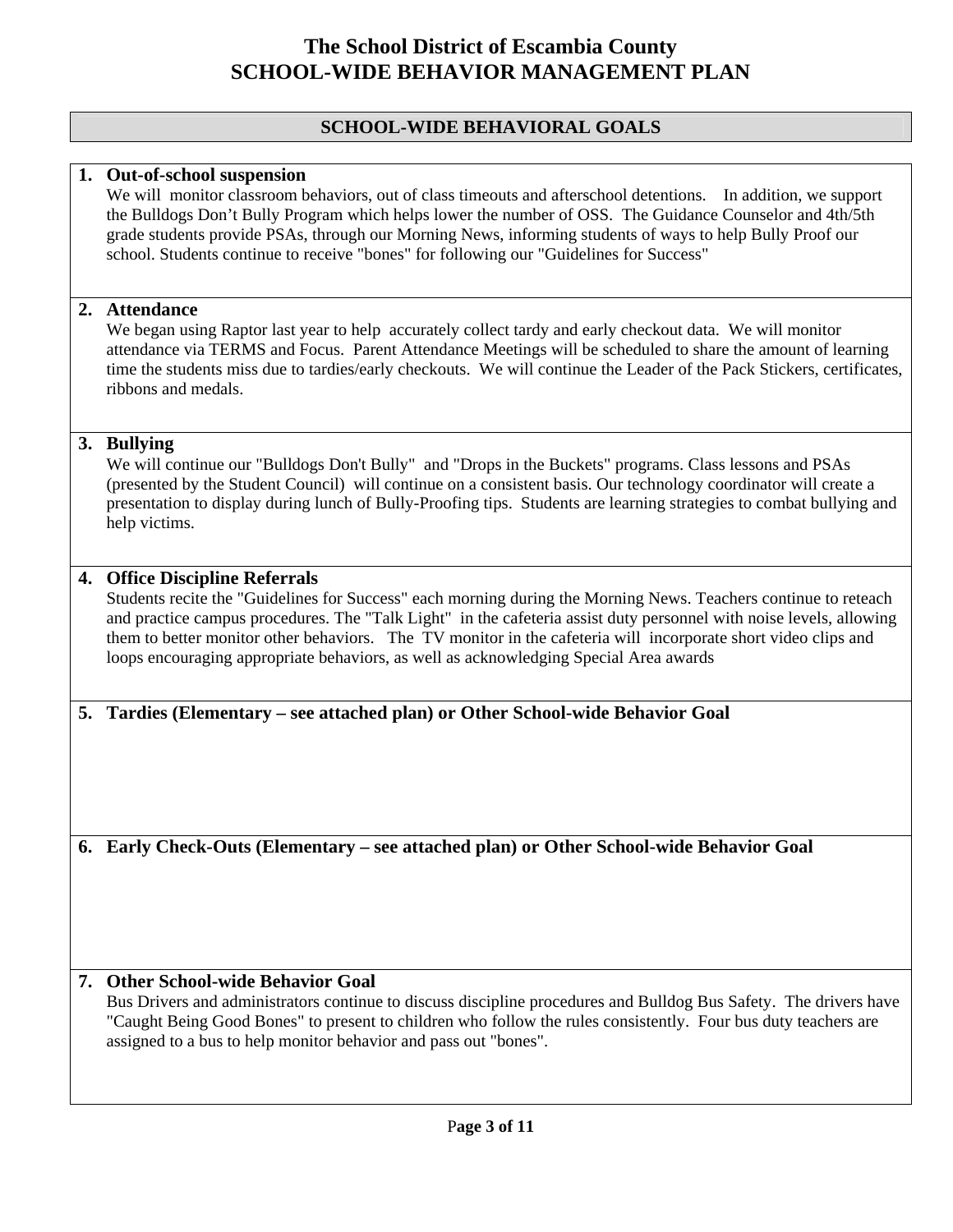### **PROGRESS MONITORING**

**Your school-wide behavior team should meet to review data and discuss concerns or revisions to your school-wide behavior management plan once a month and complete progress monitoring forms quarterly. Describe when you plan to meet (days, location, and time) throughout the school year.**  Our Responsibility Team met on August 20 to review the SWBMP. We identified areas of growth and concern , then developed additional strategies. The committee will meet monthly in the Guidance office.

**Describe the procedures that your school will use to collect, summarize, and analyze the behavioral data prior to team meetings. Procedures are required for entering the information into the database, summarizing the data, and developing graphs using the** *School-wide Behavioral Data Guide***.** 

Our data specialist will provide information via TERMS and Raptor. We will review referrals, detentions, and teacher information.Once we are able to mark attendance in FOCUS, we will use that data as well to track attendance.

**How will your school document the school-wide behavior team meetings?** We will document our meetings through agendas and notes.

**Describe how your school-wide behavior team will share the data and outcomes with your faculty, staff, and other stakeholders?** 

The committee shared the information during August 2012 Pre-Service.

We will discuss progress of our goals with the faculty and staff at faculty and grade level meetings.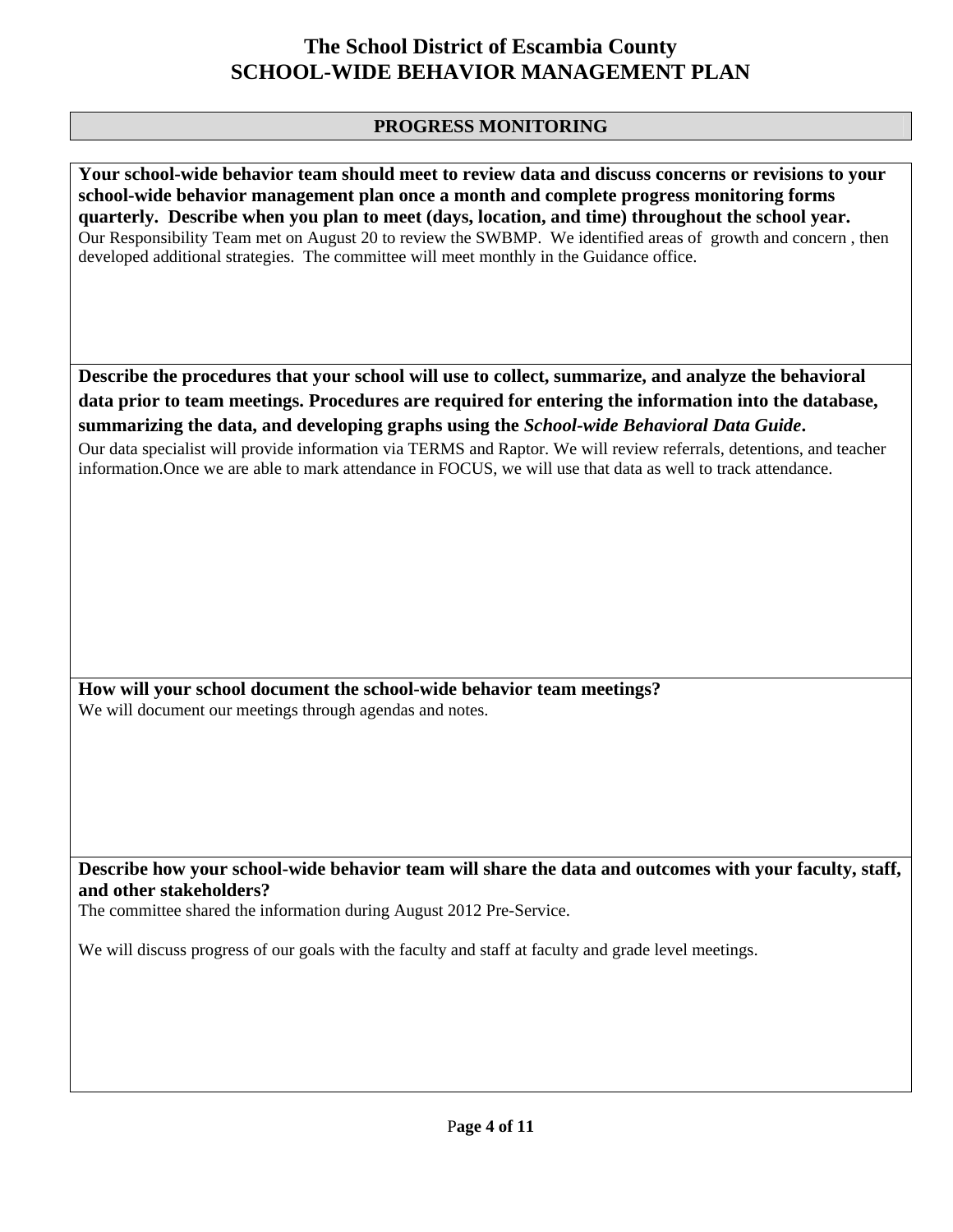### **SCHOOL EXPECTATIONS AND RULES**

**List 3 – 5 school-wide expectations** Be Responsible Always Try Do your Best Be Cooperative Be Respectful

| Rules/<br><b>Expectations:</b> | <b>Setting:</b><br>Cafeteria                                                                                                                                              | <b>Setting:</b><br>Hall                  | <b>Setting:</b><br>Restroom                                           | <b>Setting:</b><br>Dismissal                                                         |
|--------------------------------|---------------------------------------------------------------------------------------------------------------------------------------------------------------------------|------------------------------------------|-----------------------------------------------------------------------|--------------------------------------------------------------------------------------|
| Be Responsible                 | Clean your area                                                                                                                                                           | Walk                                     | Keep area clean and<br>wash your hands                                | Walk in transition<br>position                                                       |
| Always Try                     | Sit on the bench<br>properly                                                                                                                                              | Walk quietly                             | Whispers only                                                         | Sit quietly in car-rider<br>line, walk safely to the<br>corners, follow bus<br>rules |
| Do Your Best                   | First 5 minutes: silent<br>lunch, use time to eat                                                                                                                         | Have a pass to move<br>around campus     | Leave all writing<br>instruments in your<br>class                     | Follow faculty and staff<br>directions                                               |
| Be Cooperative                 | Enter cafeteria quietly,<br>keep the food area<br>clean, walk slowly to<br>your table, sit<br>appropriately at the<br>table and no talking<br>when returning your<br>tray | Walk directly to your<br>destination     | Notify a teacher<br>immediately if there is a<br>problem              | Turn in transportation<br>changes to your teacher<br>when you arrive to<br>school.   |
| Be Respectful                  | Talk quietly to the<br>student next to you                                                                                                                                | Walk on the right side<br>of the hallway | Use the minimum<br>amount of soap, paper<br>towels, and toilet tissue | Listen to teachers that<br>are on duty                                               |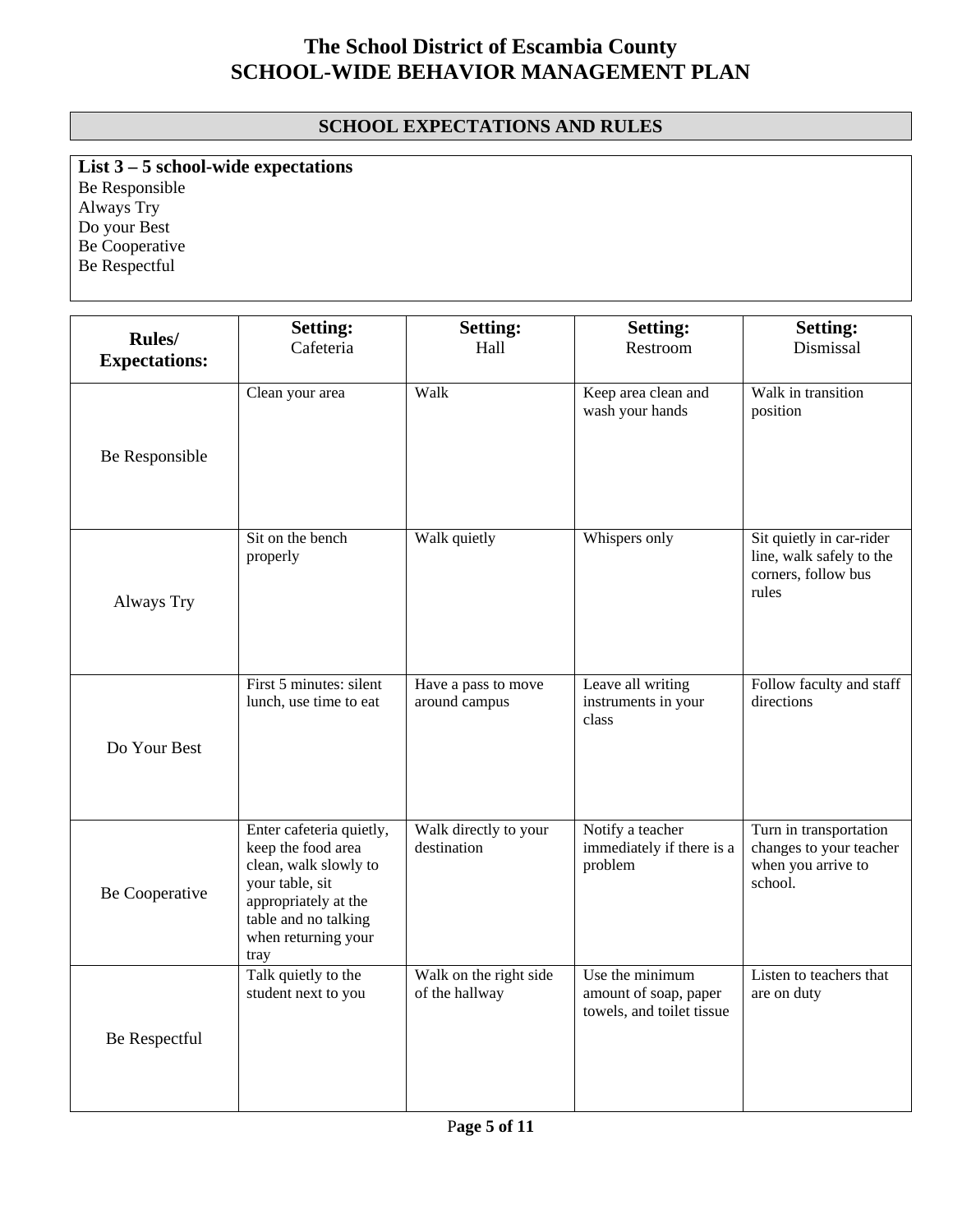### **TEACHING EXPECTATIONS AND RULES**

**How will your school introduce the school-wide expectations and rules to all of your students and staff?**  Our faculty is an integral part of the school wide plan development and implementation. We discuss procedures and timeline for instruction.

Our teachers review school and classroom rules/procedures. They continually review and practice procedures. Expectations are reviewed daily on the Morning News.

Students receive a "Caught Being Good" bone for following rules, procedures, or assisting others. A daily winner is chosen and presented on the Morning News.

A letter is sent home the first day of school informating students and parents of the guidelines and expectations. Copies of the Rights and Responsibilities handbook are distributed to students. Teachers review the information and send home to the parents.

**During the school year, what activities will your school implement to encourage on-going direct instruction of the school-wide expectations and rules? How will your school embed the expectations and rules into the daily curriculum?** 

We will continue to present "Caught Being Good " bones to students following the guidelines and procedures. Students will be recognized daily and at the end of the 9 weeks.

Teachers will continue to review and practice, when necessary, our guidelines and procedures. The Responsibility Team will meet monthly.

**How often will you plan to provide refresher training on expectations and rules to staff and students in your school? How will you orient and teach new students who arrive mid-year?** 

We review data and procedures after extended breaks. Teachers assign a class buddy to help with procedures in the school and classroom.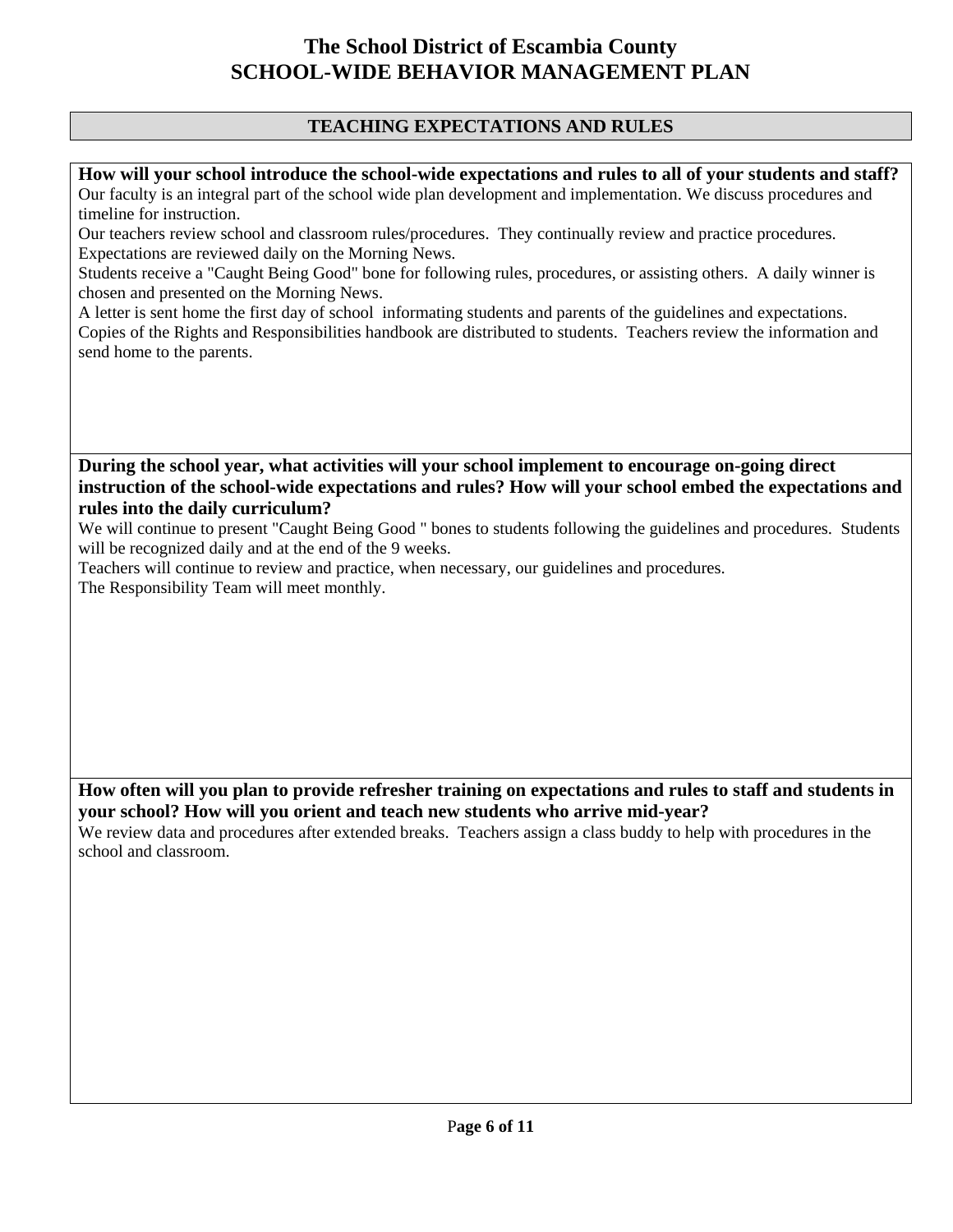#### **REWARD/RECOGNITION PROGRAM**

#### **What type of reward system will you use?**

We distribute "Caught Being Good" bones. Students sign their name to the bone and drop in the "doghouse", a name is chosen daily and the student joins the morning news. During the news, the student is asked to share with the school why they received the bone.

In addition, we distribute Citizenship ribbons every 9 weeks, teachers offer class incentives, 10 students are chosen each 9 weeks for recognition, etc. To encourage on-time behavior, classes are recognized if they have zero tardies or absences. Mrs. Wiggins recognizes the classes with 0 tardies or absences in her newsletter. Students also receive a Sonic certificate and sticker.

**Describe the behaviors for which you will reward or recognize students.**  On-Time Behavior Following Guidelines and Procedures Transition Position

#### **How will you implement the reward system?**

We recognize students daily through the "Caught Being Good" bones and morning news announcementst for classes with zero tardies/absences. This process is also repeated at the nine week interval, if the class has had 100% attendance and no tardies. Students are chosen bi-monthly to receive a medal for their attendance.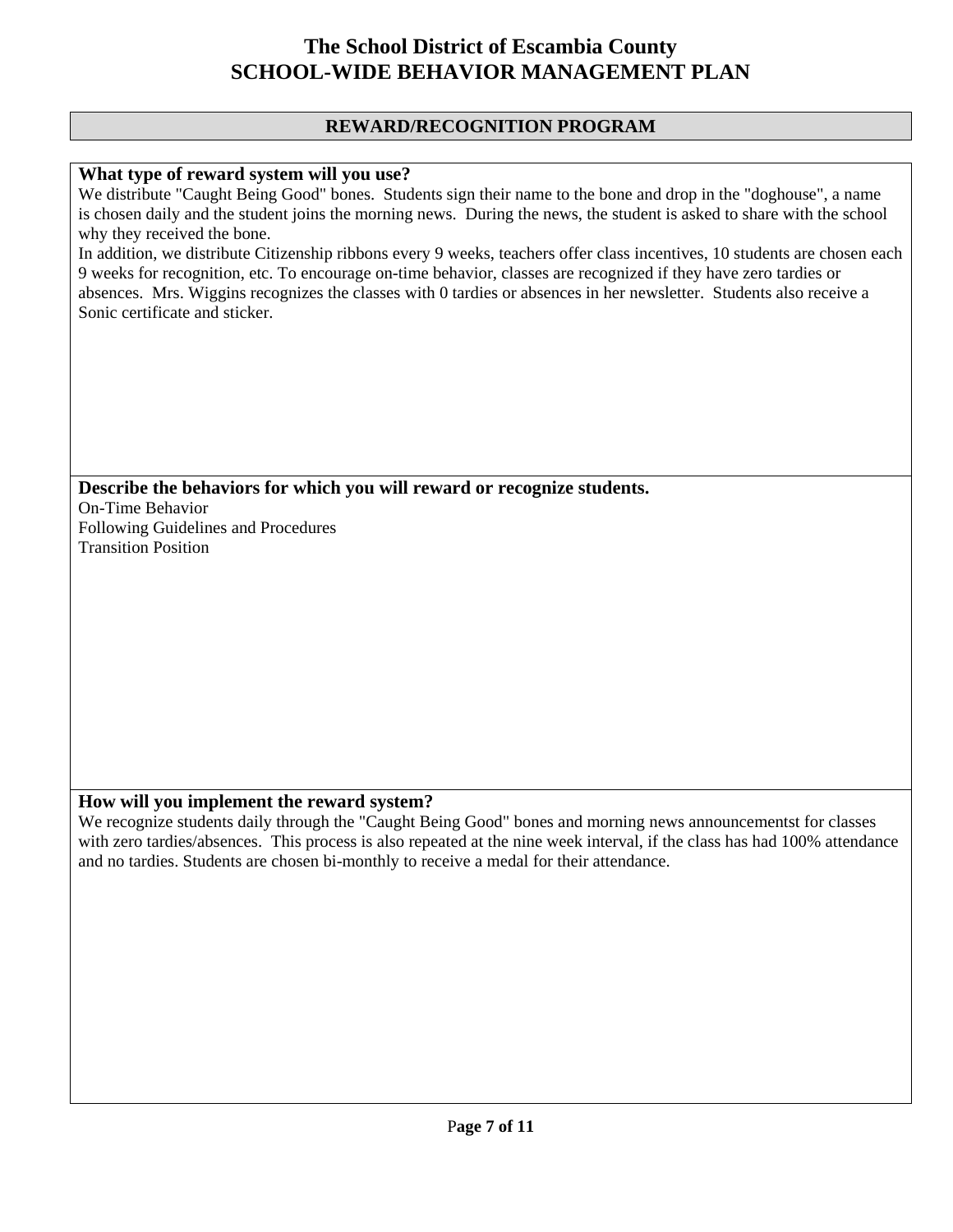### **DISCIPLINARY PROCEDURES**

#### **Explain the discipline process at your school. Differentiate between minor and major behavior incidents and describe the process for documenting and addressing both types of incidents.**

Students are to follow rules and procedures while at school. The students work through the discipline process in the classroom, if necessary or when they reach a certain level, an out of class timeout may be necessary.If three out of class timeouts are accrued, students will attend afterschool detention on Thursday.

 Faculty and staff understand that major infractions may include events such as: fighting, blantant disrespect, and inappropriate language would result in an immediate visit to the office.

Teachers are required to document behaviors and keep all out of class time out forms, until the student earns detention. then all documentation is turned in at that time. Teachers and administrators continually discuss and develop strategies for behaviors which occur.

### **What intervention strategies will your school use to prevent behavior that results in discipline referrals and out-of-school suspensions?**

We will continue the use of "Caught Being Good" bones, recognizing positive behavior on the Morning News, encourage parent communication and involvement, offer groups with Guidance Counselor, out of class timeouts, and afterschool detention.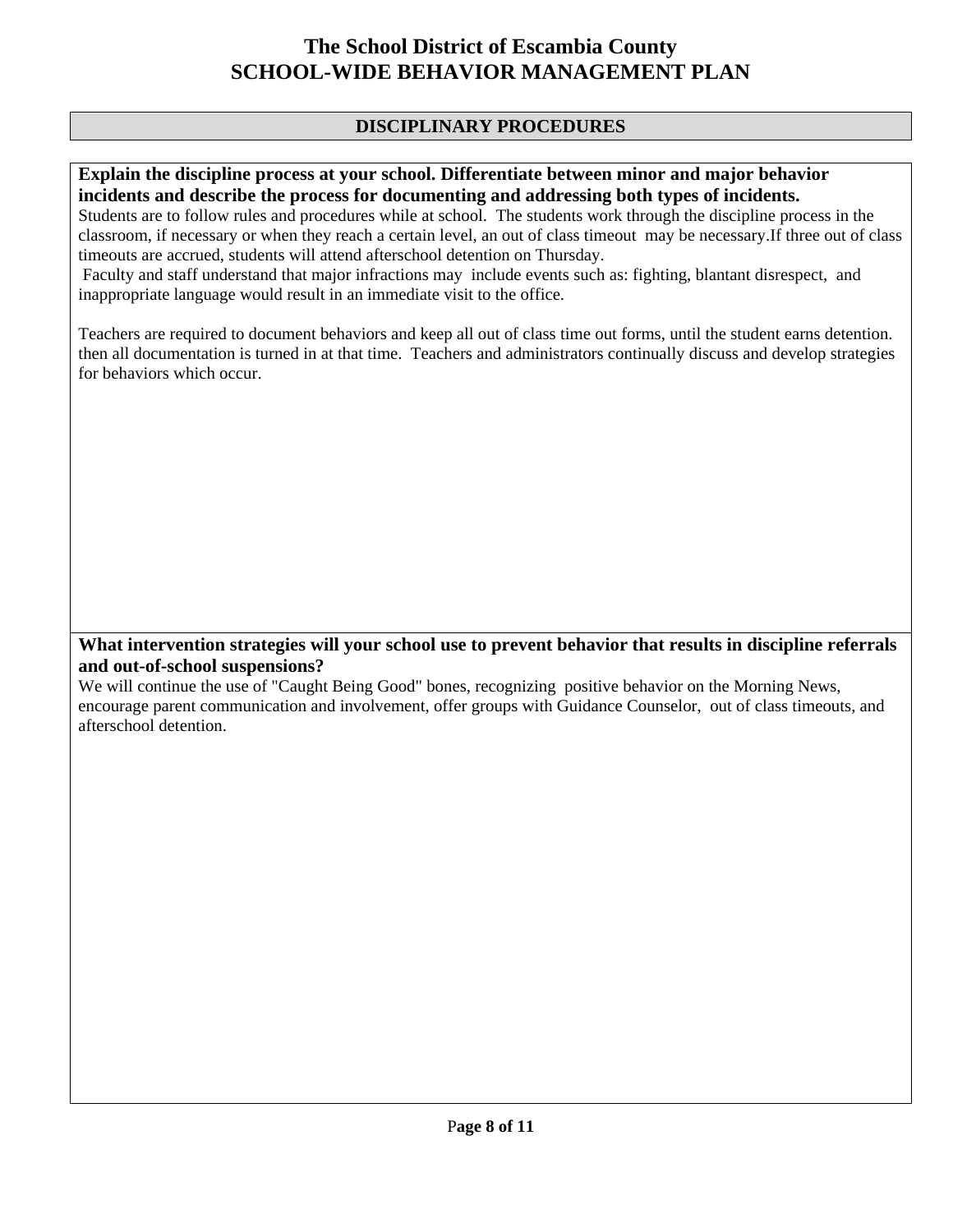#### **DISCIPLINARY PROCEDURES (continued)**

#### **What are the consequences or disciplinary actions that are used in your school?**

If a child is disruptive and not following the rules/procedures, he/she has the classroom consequences. If the behavior continues the child is given an out of class timeout sheet. If the child receives at least three, then he/she will be given afterschool detention. If the behavior continues a discipline referral will be written.

If the child is violent, a referral is written immediately and they are taken to the office.

**For Middle or High Schools: How do the adjudication guidelines complement your disciplinary procedures?**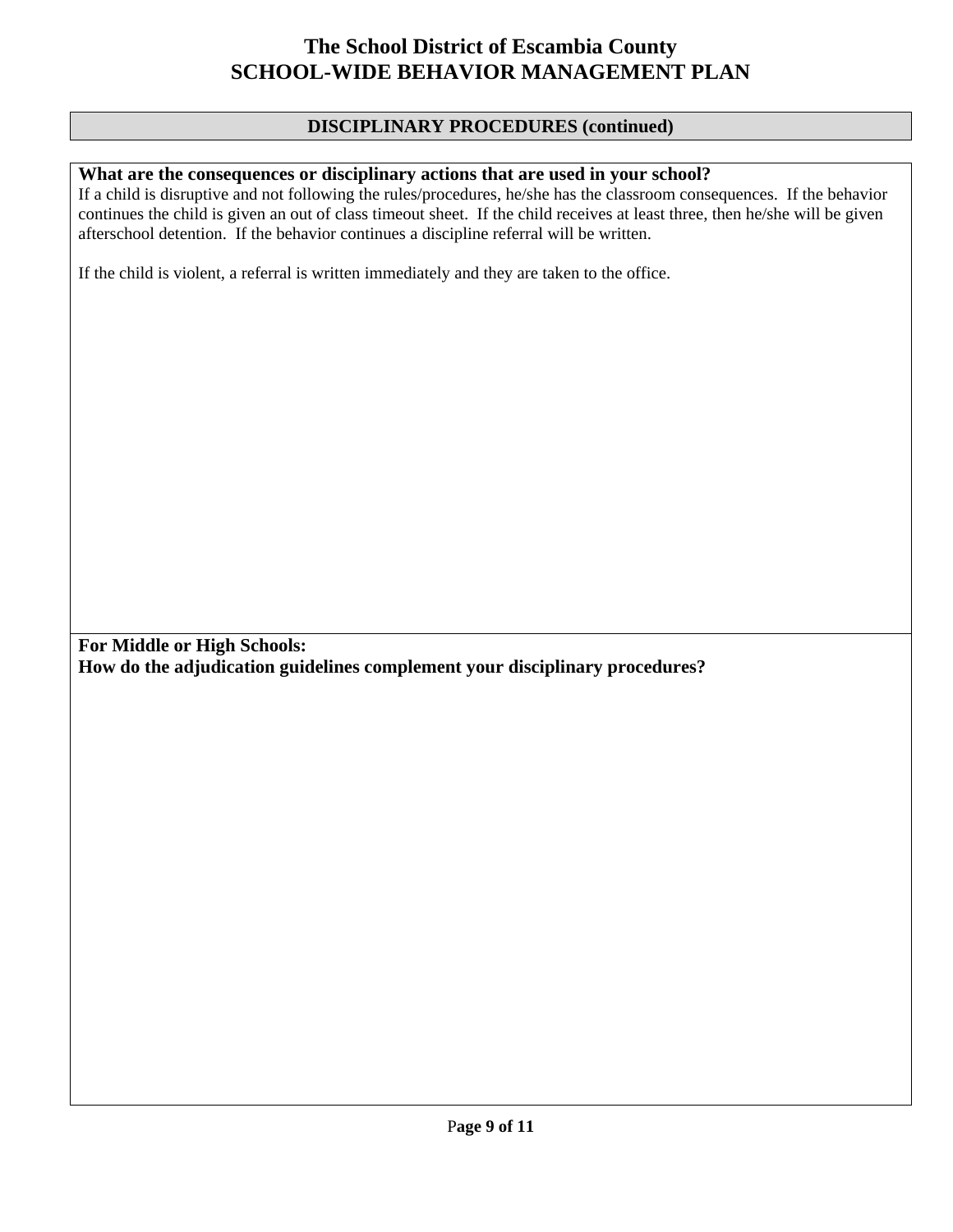## **TRAINING AND IMPLEMENTATION**

| Describe any training needs, material needs, and/or environmental arrangements necessary to<br>implement your school-wide behavior management plan. |
|-----------------------------------------------------------------------------------------------------------------------------------------------------|
|                                                                                                                                                     |
|                                                                                                                                                     |
|                                                                                                                                                     |
|                                                                                                                                                     |
|                                                                                                                                                     |
|                                                                                                                                                     |
|                                                                                                                                                     |
|                                                                                                                                                     |
|                                                                                                                                                     |
|                                                                                                                                                     |
|                                                                                                                                                     |
|                                                                                                                                                     |
| Describe how your school will train all faculty and staff on your school-wide behavior management                                                   |
| plan. How will you orient and teach new faculty and staff who arrive mid-year?                                                                      |
| Information was shared and discussed during the pre-school inservice. In addition, a new tacher training was provided                               |
| to offer more explanation and answer questions about SHE procedures.                                                                                |
|                                                                                                                                                     |
|                                                                                                                                                     |
|                                                                                                                                                     |
|                                                                                                                                                     |
|                                                                                                                                                     |
|                                                                                                                                                     |
|                                                                                                                                                     |
|                                                                                                                                                     |
|                                                                                                                                                     |
|                                                                                                                                                     |
|                                                                                                                                                     |
| What school-wide routines and procedures will be implemented by all faculty and staff to facilitate                                                 |
| your school-wide behavior management plan?                                                                                                          |
| We will continue reviewing and reciting the "Guidelines for Success" during the morning news.                                                       |
| Faculty and Staff will:                                                                                                                             |
| Teach/Reteach: Transition Position, Traffic Light procedures for the cafeteria, and Rules for Recess.                                               |
| Mrs. Etheredge will continue the Bulldogs Don't Bully and Drops in a Bucket lessons.                                                                |
|                                                                                                                                                     |
|                                                                                                                                                     |
|                                                                                                                                                     |
|                                                                                                                                                     |
|                                                                                                                                                     |
|                                                                                                                                                     |
|                                                                                                                                                     |
|                                                                                                                                                     |
|                                                                                                                                                     |